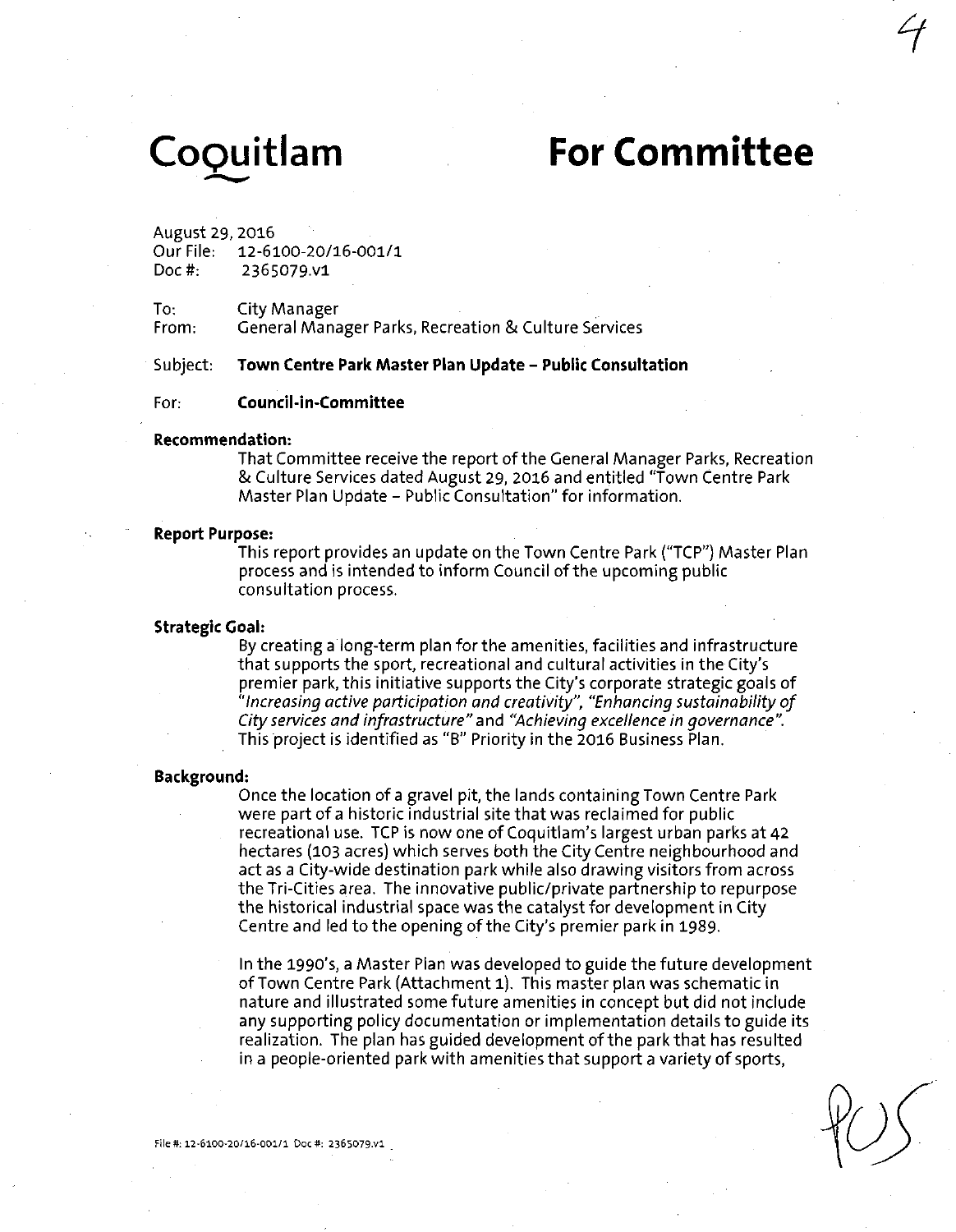outdoor recreational pursuits, passive and social areas, and cultural experiences.

Following the approval of the Town Centre Park Plaza on November 17, 2014, Council directed staff to include an update to the 1995 TCP Master Plan as a "B" Priority in the 2015 Business Plan. Planning was initiated in late 2015 and the project was carried over as a "B" Priority in 2016. Council received the Terms of Reference (Attachment 2) on February 1, 2016 and the project has been progressing since that time.

### **Discussion:**

Coquitlam is currently the fastest growing municipality in Metro Vancouver and the City's population is projected to increase by approximately 90,000 people in the next 30 years, potentially reaching a population of over 225,000 by 2046. This population growth, along with the Evergreen Line terminus station located adjacent to TCP, is expected to substantially increase the number of visitors and users of the facilities and amenities within the park.

Against the backdrop of Lafarge Lake, the City has developed a first class park with sport, recreation and cultural amenities that provide residents of all ages with programmed outdoor services as well as natural and passive outdoor pursuits. Through this Master Plan update, the City has the opportunity to build on the existing assets and continue the vision of TCP as a premiere urban park within Metro Vancouver that both preserves natural spaces and provides for an array of leisure opportunities. A comprehensive long-term plan will provide a framework for the park's ongoing development, use and management within the context of its location, natural assets, and the community's vision. It is important to develop a plan that will provide the direction and prioritization of park projects and programming to be started in 201? that can enhance park use for 15 to 20 years.

### **Process**

As outlined in the Terms of Reference (Attachment 2), the TCP Master Plan update process includes creating a vison for the park, assessing the state of the current park programs, infrastructure and amenities, developing an updated schematic plan and policy to guide construction of future amenities, and finally developing an implementation strategy to move from the present state to the future vision. The Terms of Reference outlines these phases in more detail and the resulting deliverables at each stage, although it is anticipated that several phases will overlap and be completed in parallel, which will enable the project to be completed in approximately a one year period. The following steps and updated schedule are being followed in the plan update process: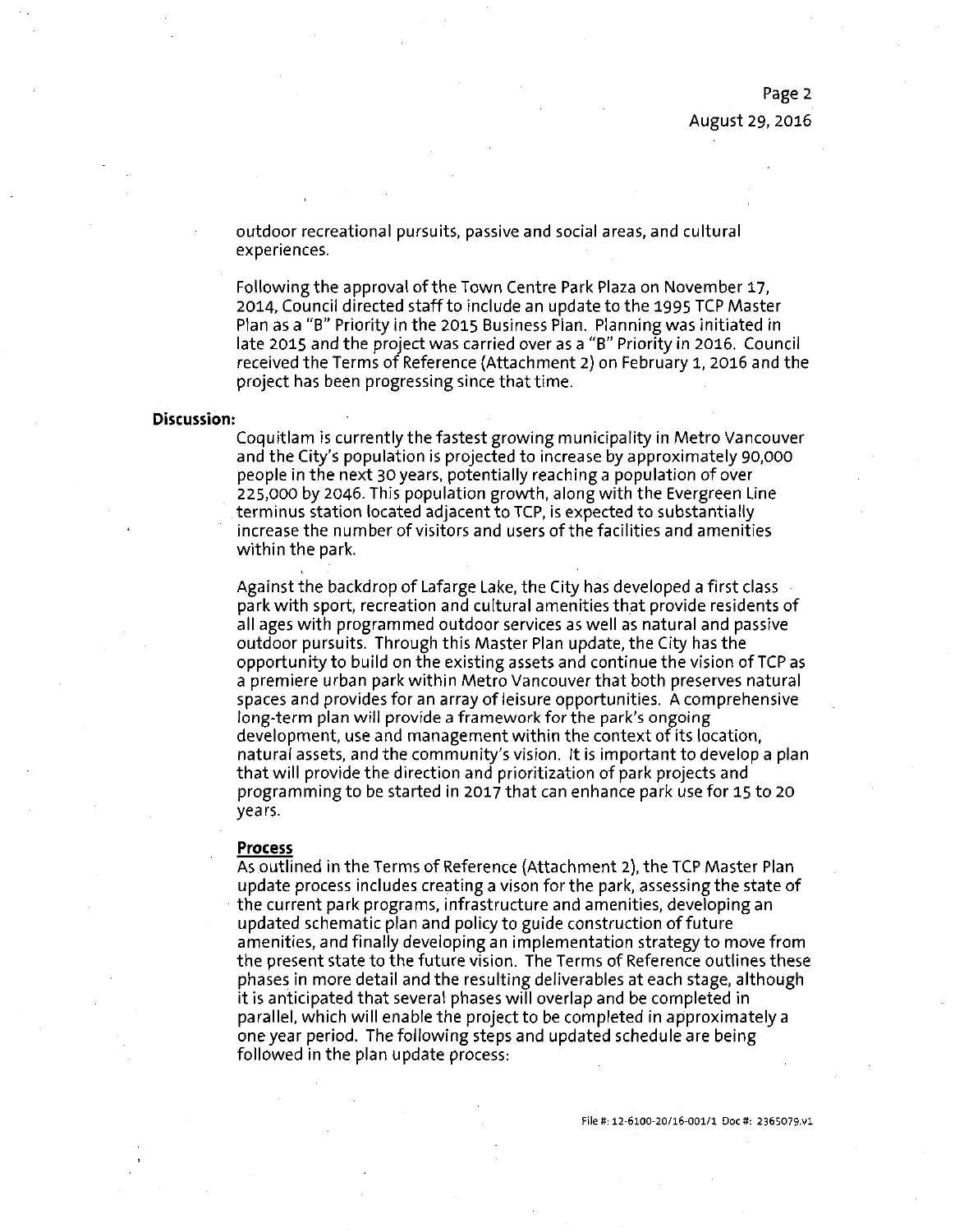

As a result of the emergence of unexpected new work priorities that required staff resources, the project was initiated approximately three months later than originally anticipated in the Terms of Reference. The above diagram shows the updated timeline and staff anticipate that the final plan will be presented to Council for approval in June 2017.

### **Status Update**

Phase 1: After Council received the Terms of Reference on February 1, 2016, Phase 1 was completed in late May 2016 with the consulting firm of PWL Partnership Landscape Architects Inc. (the "Consultants") being hired to assist with the TCP Master Plan development.

Phase 2: Since June, staff and the Consultants have been reviewing background information including the inventory of assets, supporting infrastructure and services and conducted a series of site tours and meetings with staff and stakeholders to assess associated challenges, opportunities and ideas. In September the team will be ready to reach out to the general public for input and key stakeholders as a basis to develop the overall vision for TCP and guiding principles to guide park development for the next 15 - 20 years. The following meetings and information sessions are scheduled: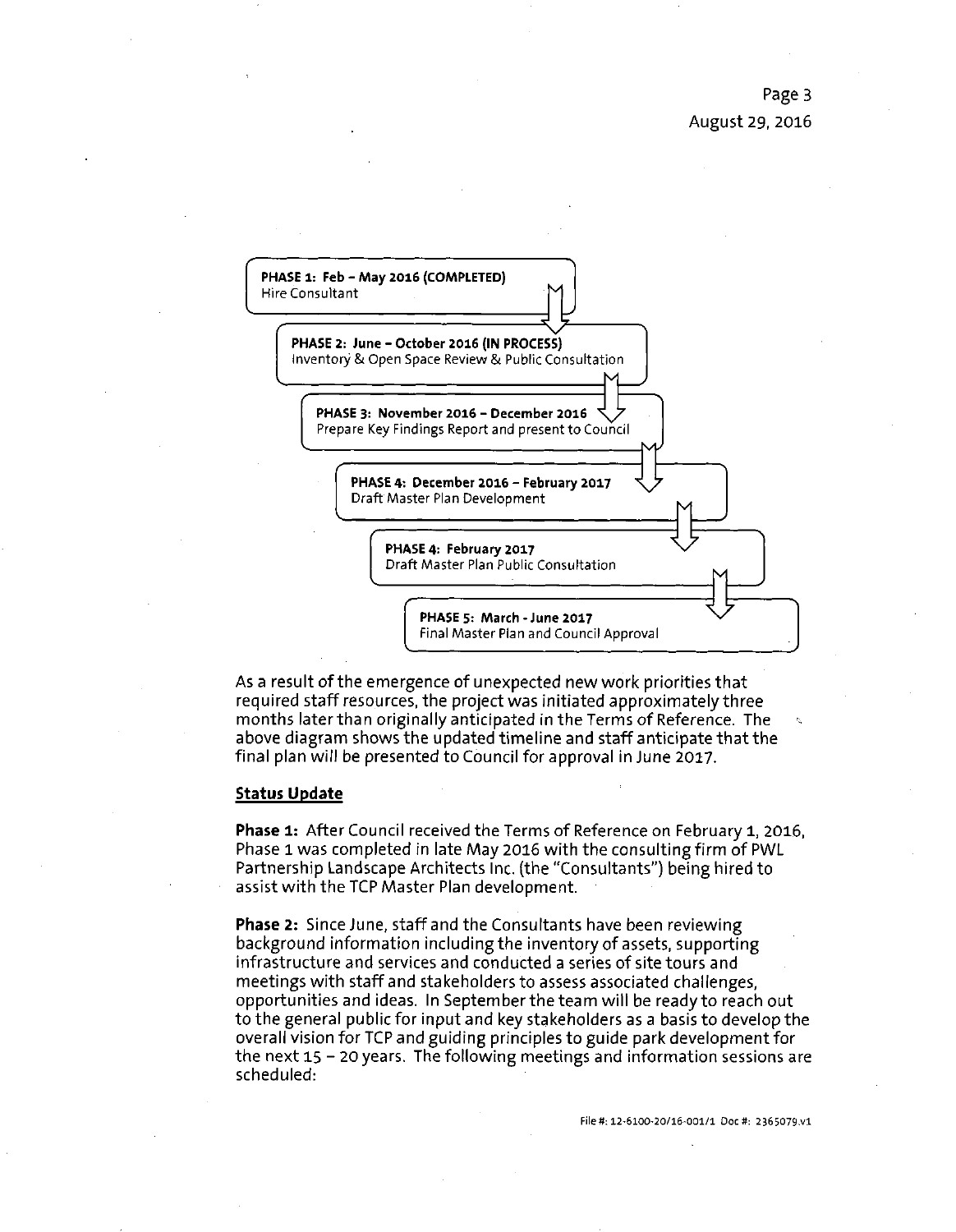- Public Information Session Sept 16, 2016 in TCP Plaza (10am-8pm)
- Council Advisory Committees Presentations
	- Cultural Services Advisory Committee September 8, 2016
	- Universal Access-Ability Committee September 13, 2016
	- Sport Council September 14, 2016
	- Sustainability & Environmental Advisory Committee Sept 20, 2016
- Coquitlam Field Sports Association September 29, 2016
- Coquitlam Tennis Club TBD

The Public Information Session presentation boards will be moved to City Hall (outside Council Chambers) for two weeks after the public information session to continue seeking input from residents. In addition, a Town Centre Park Master Plan webpage will be launched in mid-September which will include information about the process and a survey form to receive online comments until early October. Corporate Communications will assist with promotion of the consultation process.

Phase 2 will culminate with completion of a Key Findings Report to Council which will then inform the development of the draft Master Plan. This plan will include a conceptual layout with proposed programming, site facilities, amenities and infrastructure which will then lead to a construction phasing schedule. This Draft Master Plan will be presented for public consultation in early 2017.

### **Financial Implications:**

The \$75,000 budget for this Study has been funded from Bonus Density approved by Council in the 2015 and 2016 Capital Plans for Town Centre Park Enhancements.

The Development Cost Charges program estimates an additional \$5.5 million in DCC eligible park infrastructure to be constructed in the park over the 30 year DCC program time horizon. This will be accompanied by non-DCC eligible amenities, or upgrades to existing amenities, such as tennis and basketball courts, baseball diamonds, field houses, parking lots, or access roads.

Once the plan is TCP Master Plan is completed, implementation of individual projects will be constructed by either Strategic Initiatives or Parks Operations (depending on the scope of the project) and those identified for the short-term will be included for construction in the 5-Year Capital Plan utilizing the funding allocated by Council as part of the 2015 and 2016 Budget. Detailed design and construction costs for future specific projects will require separate approvals and budgets and will be included for Council approval at the time that those projects are initiated. It is anticipated that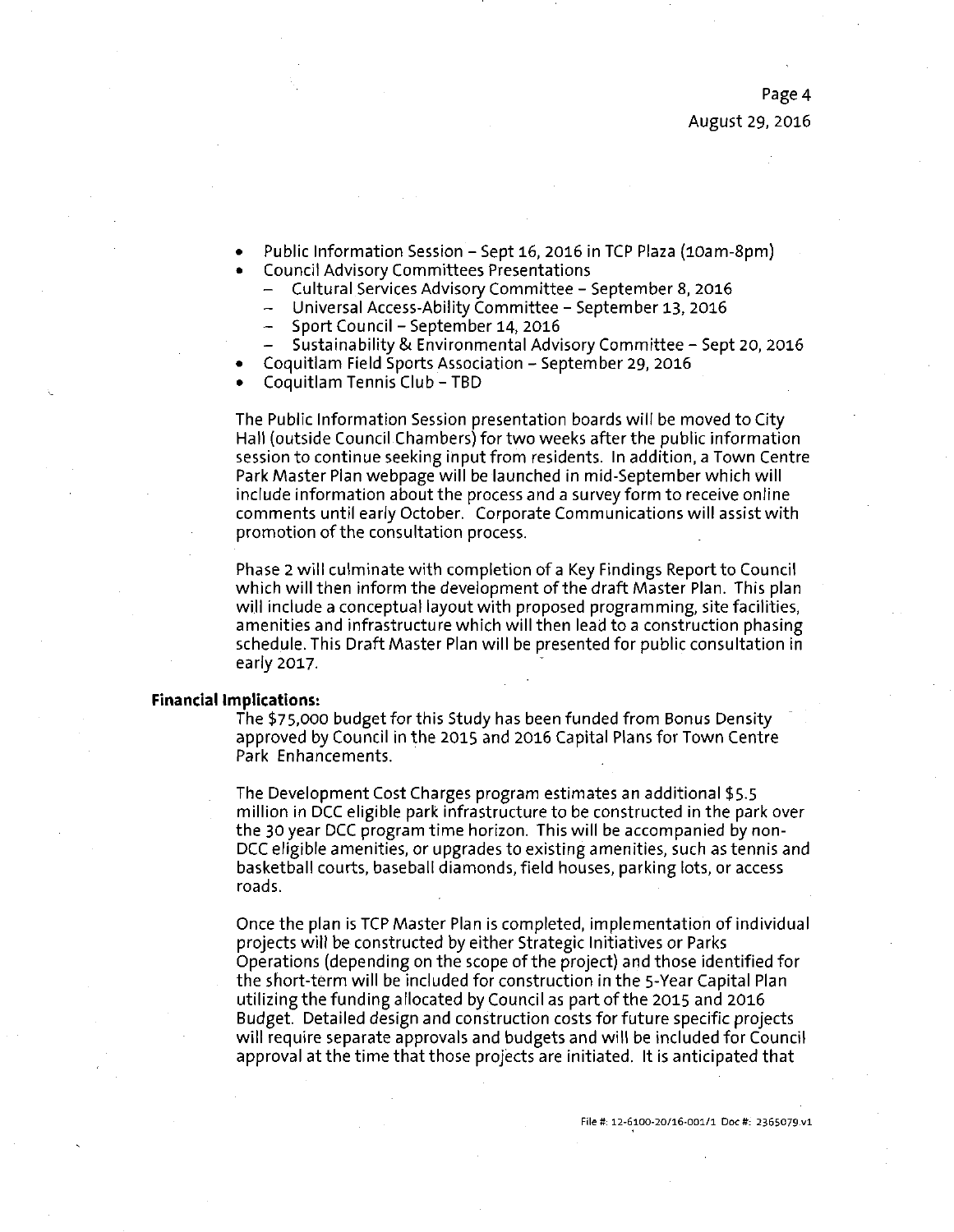some of the more immediate requirements will include those related to supporting festivals and events.

### **Conclusion:**

Town Centre Park is Coquitlam's premier park in the City Centre providing sport, recreation, and cultural amenities for residents and visitors. Given the anticipated growth in the City and the opening of the Evergreen Line in 2017, renewing the vision and the overall development plan for this important park is a significant step to maintain the quality of outdoor offerings in the park. Staff has now hired a consultant, and Council is being informed of the upcoming public consultation process to establish a vision and guiding principles to guide the future park development in TCP. The final TCP Master Plan will provide a practical community based vision and guiding principles, illustrative conceptual plans for future improvements, and a phased construction strategy to implement developments to park.over the next 15-20 years.

Raul Allueva, RPP

Attachment 1 - Original 1995 TCP Master Plan Attachment 2 - Terms of Reference - City of Coquitlam Town Centre Park Master Plan Update

This report was prepared by Raj 5ingh, Park Planner and Michelle Hunt, Director, Planning and Business 5ervices and reviewed by Kathleen Vincent, Manager Corporate Communications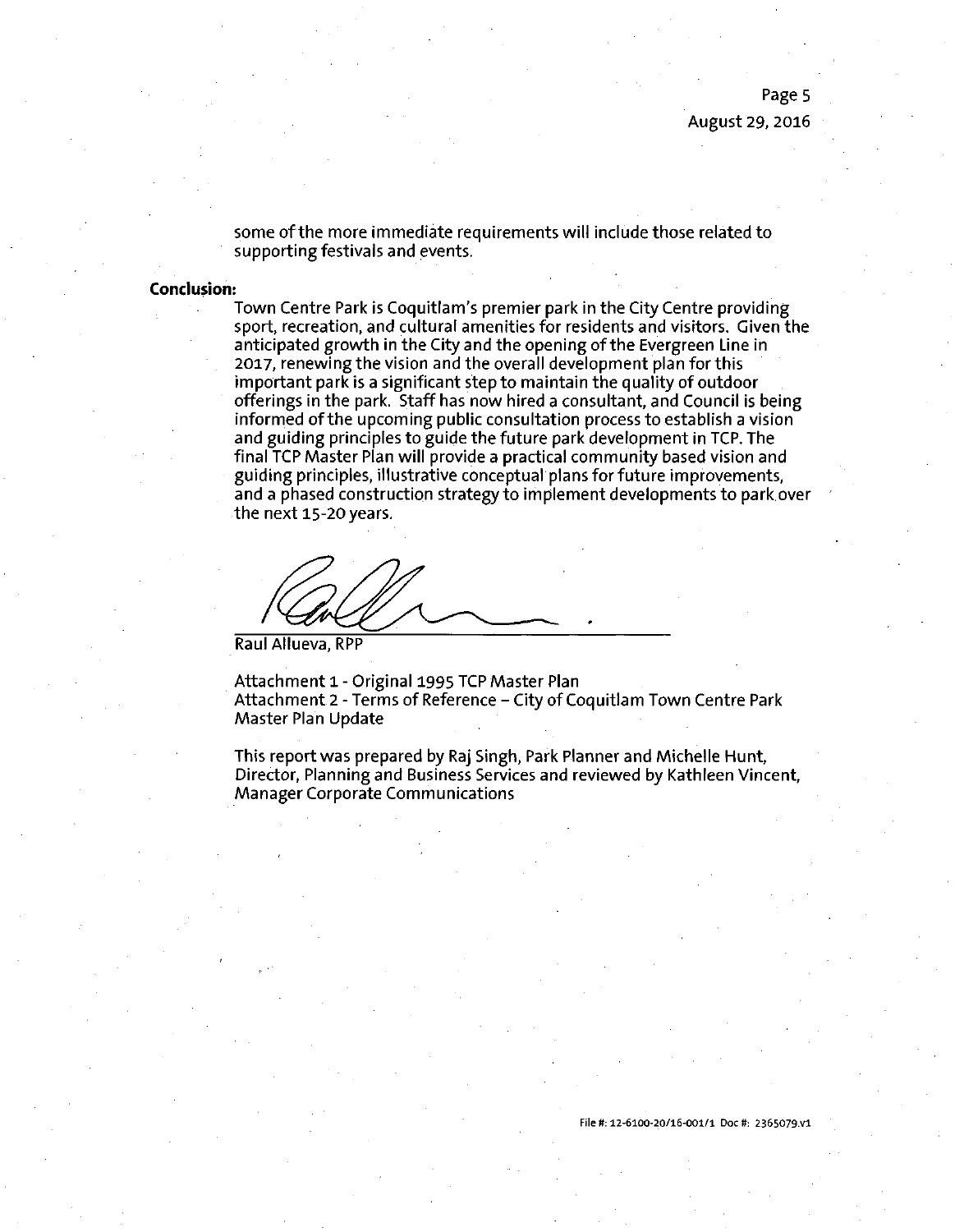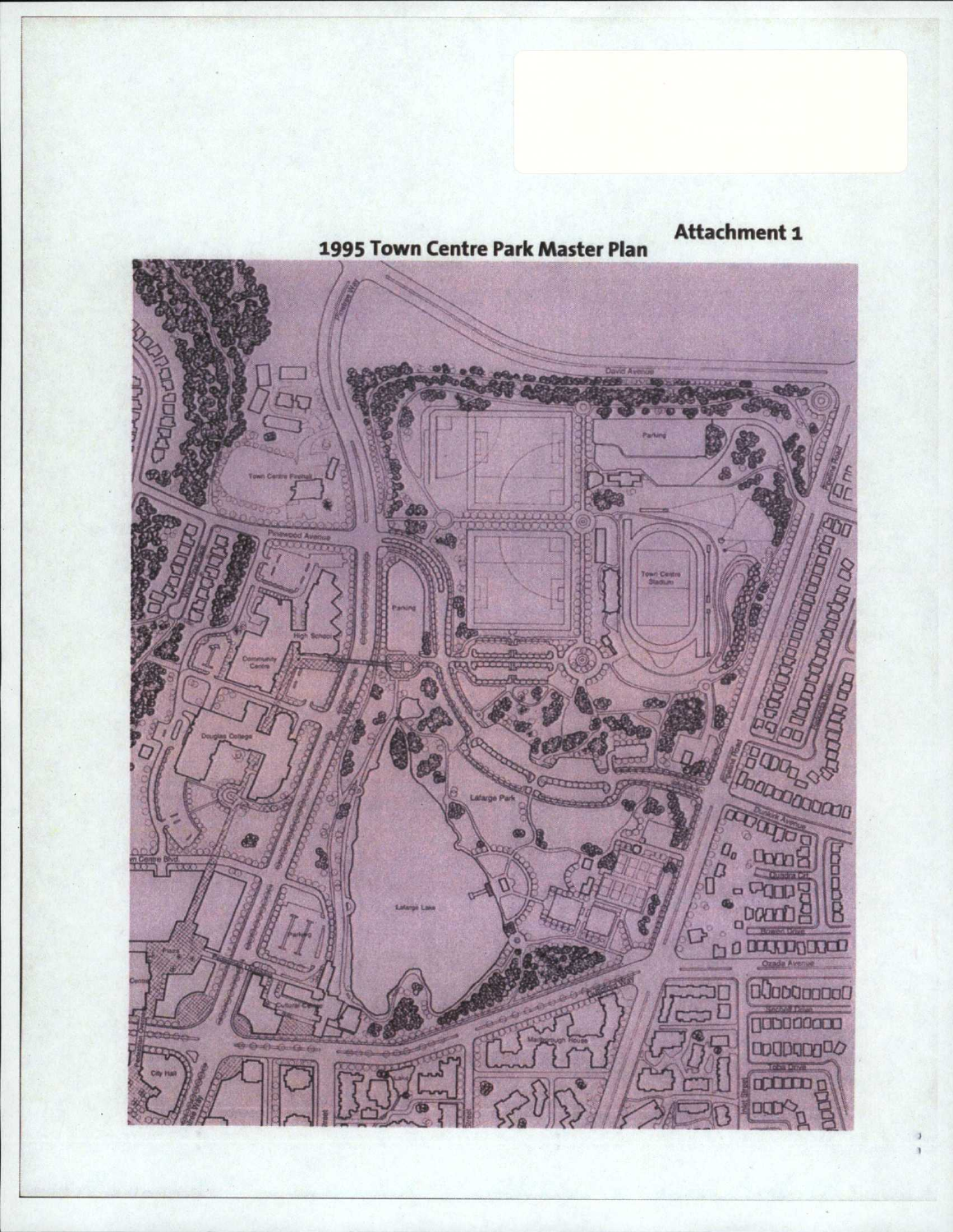## **TERMS OF REFERENCE City of Coquitlam Town Centre Park Master Plan Update**

### **1) Project Description**

Town Centre Park ("TCP") is Coquitlam's premier park in the City Centre providing sport, recreation, and cultural amenities for residents and visitors. Given the anticipated population growth in the City and the opening of the Evergreen line in 2017, renewing the vision arid the overall development plan for this important park is a significant step to maintain the quality of outdoor offerings in the park. The City has the opportunity to build on existing assets and continue the vision of TCP as a premiere urban park within Metro Vancouver that both preserves natural spaces and provides for an array of recreational opportunities.

A comprehensive long-term plan will provide a framework for the park's ongoing development, use and management, within the context of the location, natural assets, and community's vision. The final TCP Master Plan will provide a practical community, based vision and guiding principles, illustrative conceptual plans for future improvements, and a phased construction strategy to guide the direction and prioritization of park projects and programming that will be started in 2017 and last 15 to 20years.

### **2) Background**

 $\mathcal{L}$ .

TCP is one of Coquitlam's largest urban parks at 42 hectares (103 acres) developed to serve both the City Centre neighbourhood and act as a City-wide destination park while also drawing visitors from across the Tri-Cities area. Against the backdrop of Lafarge Lake and the rolling grass hills in the park, the City has developed first class sport, recreational and park amenities along with programmed outdoor uses and services which include natural and passive outdoor pursuits for residents of all ages. The park includes the following inventory of amenities:

- The scenic Lafarge Lake with a looping trail and open green space for strolling, picnicking, public gathering and socializing or fishing from the pier. The Lake is regularly stocked with rainbow trout between March and November by the Eraser Valley Trout Hatchery.
- Sport facilities including the Percy Perry track and field athletic facilities, covered stadium seating, 5 lit synthetic turf playing fields and a grass playing field supported by a field house, 8 lit tennis courts supported by a clubhouse and washroom, a basketball court, roller hockey court, 3 ball diamonds and 6 sand volleyball courts arranged amongst required parking and a network of formal and informal treed walkways.
- Inspiration Garden, located in the southeast corner of the Park, supports and inspires gardeners with a focus on sharing knowledge about sustainable growing practices. It offers beautiful horticultural displays and many opportunities for learning.
- BMX Bike Skills Park for riders to develop their jump gap bike skills. Formerly known as the 'Pipeline BMX Bike Park', the competition level BMX Track was redesigned in 2012 to include a new primary circuit, as well as a beginner circuit

**; - • 0 • ' A)•** 

*1*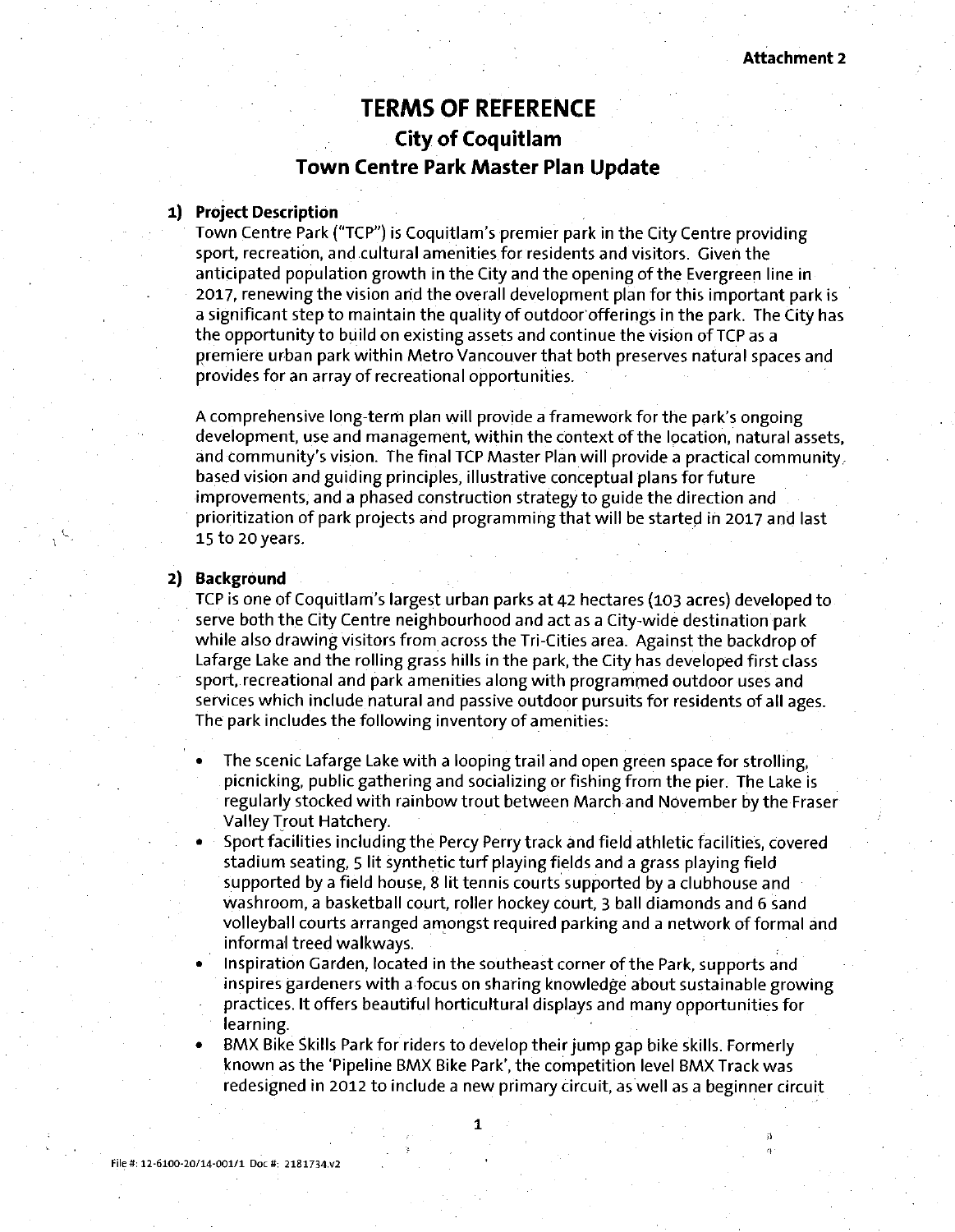within the existing track footprint. The redesigned free-style track now provides for a broader range of experiences for the BMX rider.

- Community events, festivals and tournaments, including Coquitlam Celebrates Canada Day on July 1st. In 2016 an Outdoor Performance and Events Plaza is being constructed on the east side of Lafarge Lake to support Canada Day and other events as well as enhance enjoyment of the park by casual use park visitors.
- Amenities for active play include a skateboard bowl, spray park, children's playground with accessible features, outdoor recreational (foosball, table tennis), and adult fitness equipment.
- Supporting infrastructure such as four main parking lots which provide approximately 700 stalls, four washrooms, connecting pathways both lighted and non-lighted.
- The site also includes the Evergreen Cultural Centre which provides for a variety of visual and performing arts programs as well as the Innovation Centre which is home to the Tri-Cities Chamber of Commerce and the Visitor Centre.

### **1995 Town Centre Park Master Plan**

In the I990's, a Master Plan was developed to guide the future development of ToWn Centre Park. This master plan has guided development that has resulted in a peopleoriented park with amenities that support a variety of sports, outdoor recreational pursuits, passive and social areas, and cultural experiences organized in three distinct precincts (Schedule 1):

- **North (Sports) Precinct** This includes the sports amenities such as track and field athletic facilities, covered stadium seating, ball diamonds, and play fields (five of which are artificial turf) arranged among a network of formal and informal treed walkways.
- Middle (Recreational) Precinct This portion of the park hosts a variety of sports court facilities, outdoor skating park, water spray park, children's playground area, BMX bike skills park, tennis courts, as well as outdoor recreational (foosball, table tennis) and exercise equipment.
- South (Natural and Cultural) Precinct The south portion of the park, anchored by the Evergreen Cultural Centre and Innovation Centre buildings, envisions an open and flexible configuration and primarily supports passive leisure activities and pursuits related to the enjoyment of the Lafarge Lake. These include fishing, canoeing, walking or jogging the looped lakeside and forested trails, sitting and viewing at lookouts, picnicking, and public gathering and socializing on the open grassed berms and fields. This precinct also included enhancements along the easterly shore of the Lake to better accommodate seasonal festivals and events.

The public amenities developed in the park have evolved over time in keeping with the 1995 TCP Master Plan. Given the plan is now 20 years old, a renewal of the illustrative plan along with establishing an overall vision for the park and implementation strategy of future developments is required.

Given that Coquitlam's population is projected to increase by over 87,000 people in the next 30 years, potentially reaching a population of over 225,000 by 2046. This

 $\overline{2}$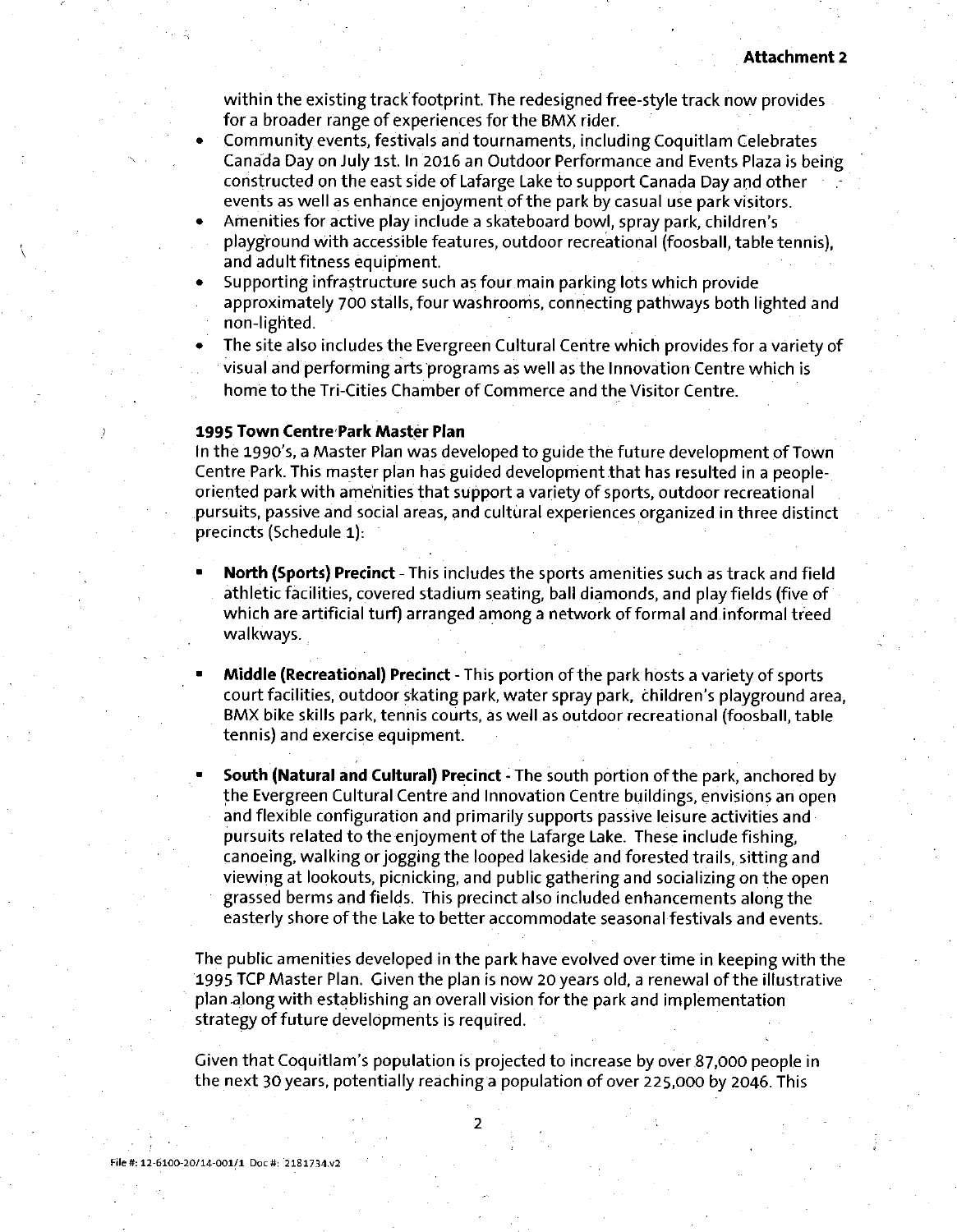population growth, along with the Evergreen line terminus station located adjacent to TCP, is expected to substantially increase the number of visitors and users of the facilities and amenities within the park.

### **3) Process and Scope of Services**

The TCP Master Plan Update process will utilize a backcasting planning method, illustrated below, in which first the vison of the future park will be developed, then the state of the current park and amenities will be assessed, and finally the practical action items required in order to move from the present state to the future vision will be identified and prioritized.



The Consultant will be required to work with Coquitlam Parks, Recreation and Culture Services staff and to meet regularly with a staff working group, as well as consult with City's advisory committees and external organizations, user groups and other community organizations and any other identified stakeholders. Specifically, the Consultant will include the following steps in the Master Plan development process:

### **a) Develop a Community Vision and Guiding Principles**

The consultant will lead the development of a comprehensive and coordinated vision and associated guiding principles that will embody the community's values and desires for the park in the long-term and will provide the basis for the Master Plan which will guide park development over the next 15-20 years.

This stage of the project will include a public consultation process that will be comprised of stakeholder presentations and workshops, online community input, and open house sessions.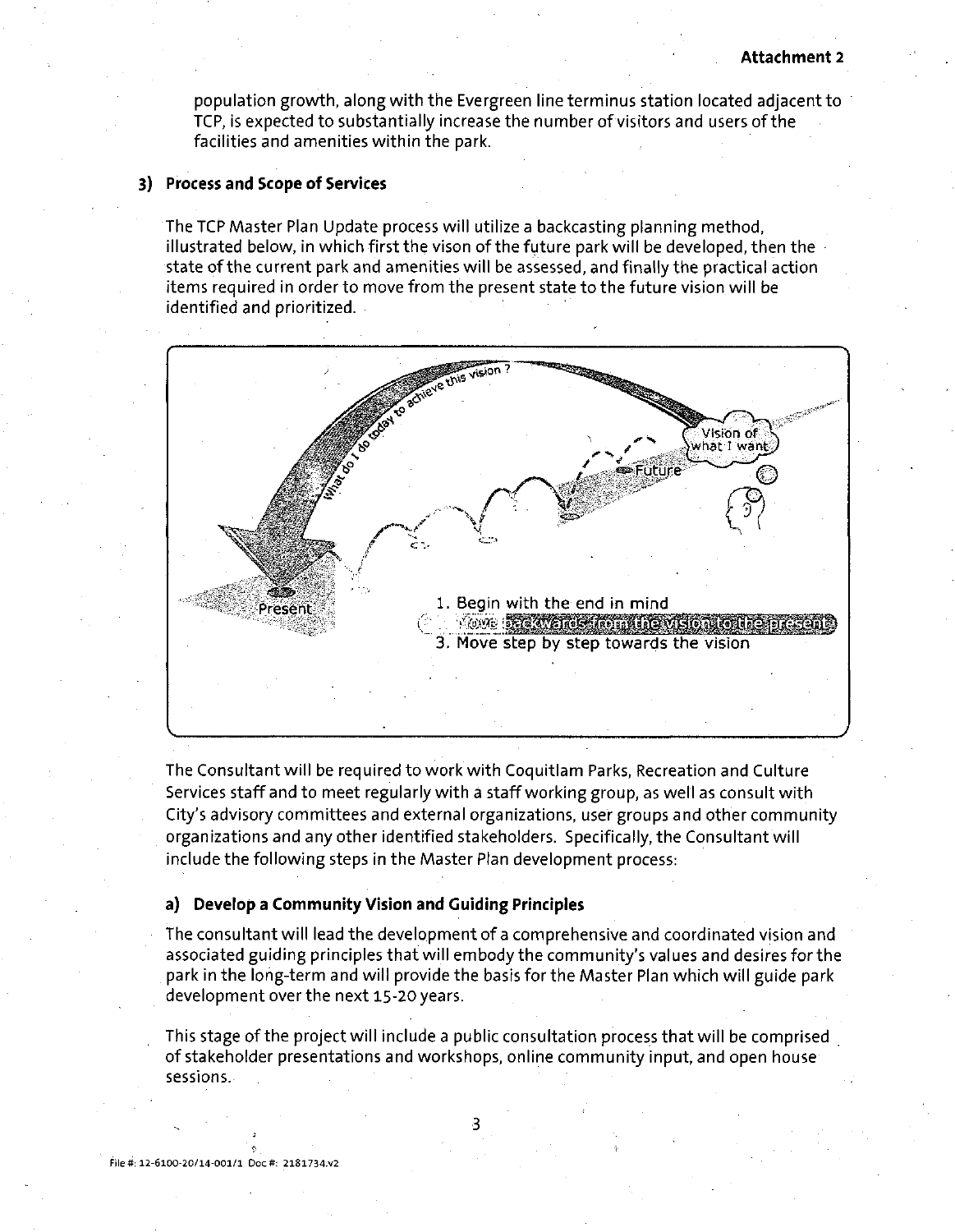### **b) Perform a Park Inventory and Open Space Review**

The consultant will examine the current land uses in TCP and the sustainability of buildings and amenities. This will include a review of the current location of the facilities and amenities such as the washrooms and fieldhouses, tennis and basketball courts, bike skills park, works yard, parking lots, etc. as well as examine the existing partnerships and agreements that inform how the site and facilities currently function. Adaptive reuse analysis will confirm viability of the ongoing use of existing buildings on site which will then be supplemented with any new buildings.

This work will also identify linkages throughout the site as well as consider parking, security, lighting and technological and communication amenities. Connectivity to the surrounding neighbourhoods and other City parks will also be examined.

### **c) Review Trends, Issues and Best Practices**

The Consultant will review national and international examples of active urban parks to develop ideas for integrating active and passive uses that create a vibrant, integrated, and safe park. It will ultimately result in balancing the various and diverse active and passive urban park demands.

### **d) Develop a Master Plan**

The Master Plan will knit together the programming, site amenities and activities in a comprehensive physical development plan to ensure a mix of appropriate community uses and amenities on site. The Master Plan will include illustrative conceptual-level designs with proposed site layout, amenities, facilities and infrastructure to support the sport, recreation, cultural and other outdoor pursuits offered in the Park. It will also include the development of a viable construction phasing strategy based on a series of priorities arising from the Park Inventory and Open Space review. Open space and landscaping objectives will be determined and maintenance and an operating plan will be confirmed.

### **4) Deliverables**

During the course of the project as outlined in Section 3, it is expected the Consultant will deliver at least the following elements:

- a) A public and stakeholder consultation process involving City staff, City Advisory Committees (e.g. Sport Council, Arts & Culture Advisory Committee, Universal Access-Ability Committee, Sustainability and Environmental Advisory Committee and Multiculturalism Advisory Committee), the Coquitlam Sports Field Association, and the general public to form the basis of a long-term vision for the park, determine overall themes and guiding principles and identify public priorities for the park.
- b) A written Key Findings report that provides Council with an understanding of the current park programming, site layout, uses, general condition of facilities and amenities, results of public and stakeholder consultation.
- c) A written Draft Master Plan that will provide conceptual-level design drawings for future changes to the park, including proposed site layout, amenities, facilities and infrastructure and a phased construction strategies based on priorities identified by